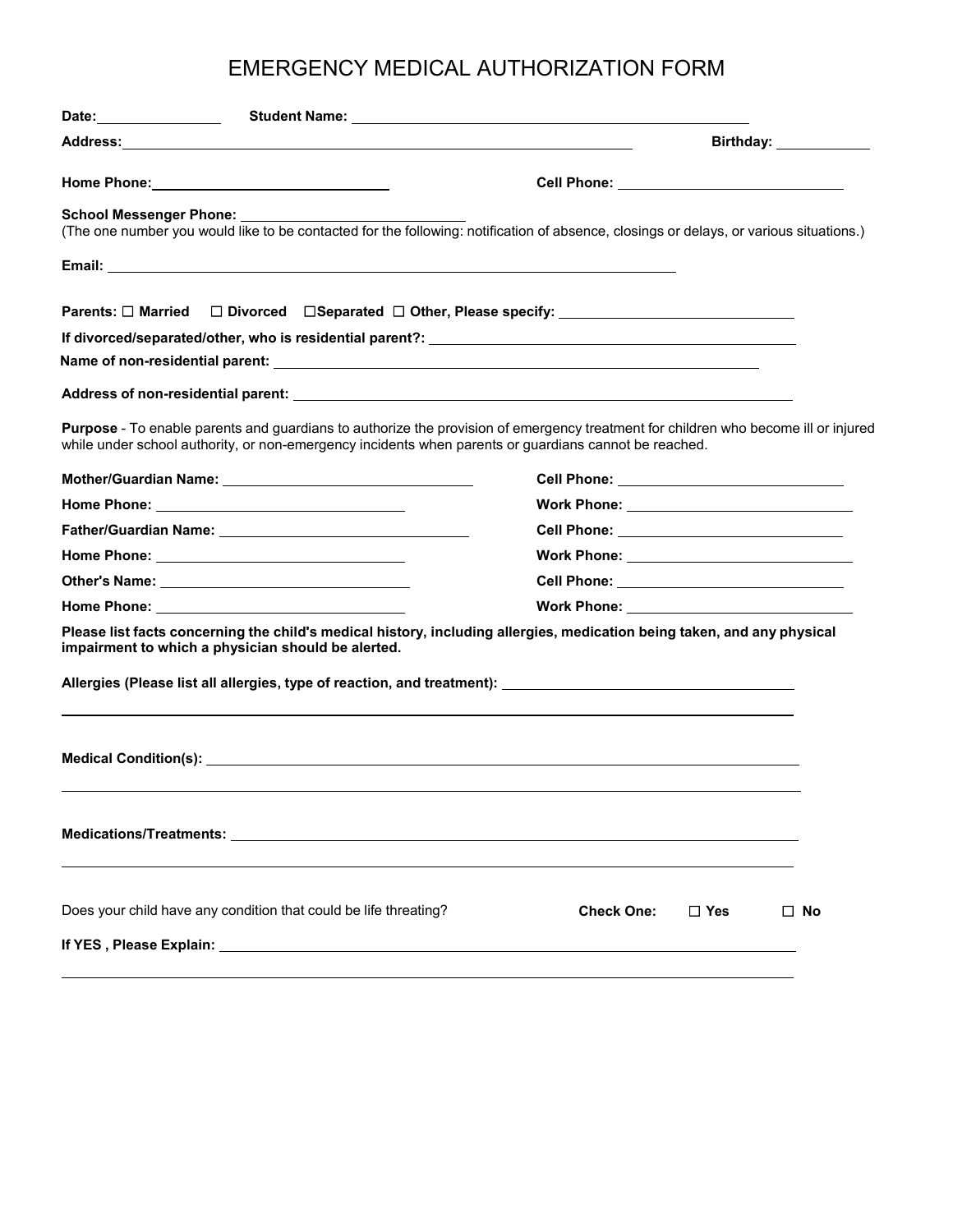| Please select approved medications to give out:                                                                                            |                                                                                                                                          |
|--------------------------------------------------------------------------------------------------------------------------------------------|------------------------------------------------------------------------------------------------------------------------------------------|
| $\Box$ Acetaminophen (Tylenol) 650 mg                                                                                                      | □ Calcium Carbonate (Tums)<br>$\Box$ Ibuprofen (Advil) 400 mg                                                                            |
| $\Box$ Please check if NOT authorized to give out medication                                                                               |                                                                                                                                          |
| unforeseeable for damages or injury resulting directly or indirectly from this authorization.                                              | I release and agree to hold the Board of Education, its officials, and its employees harmless from any and all liability foreseeable and |
| <b>Signature of Parent/Guardian</b>                                                                                                        | <b>Date</b>                                                                                                                              |
| COMPLETE ONLY ONE OF THE FOLLOWING (SECTION I OR II):                                                                                      |                                                                                                                                          |
| <b>SECTION I: Consent for Treatment</b><br>I hereby give consent for the following medical care providers and local hospital to be called. |                                                                                                                                          |
|                                                                                                                                            |                                                                                                                                          |
| Do you have a primary care physician? (Check one)                                                                                          | If so, have you seen your primary care physician in                                                                                      |
| $\Box$ Yes<br>$\square$ No                                                                                                                 | the last year? (Check one) $\Box$ Yes<br>$\square$ No                                                                                    |
| <b>Preferred Physician</b>                                                                                                                 | If you do not have a primary care physician, can the school refer you to one? (Circle one) Yes<br>No<br><b>Office Phone</b>              |
| <b>Preferred Dentist</b>                                                                                                                   | <b>Office Phone</b>                                                                                                                      |
| <b>Preferred Eye Specialist</b>                                                                                                            | <b>Office Phone</b>                                                                                                                      |
| <b>Medical Specialist</b>                                                                                                                  | <b>Office Phone</b>                                                                                                                      |

treatment deemed necessary by above-named doctor, or, in the event the designated preferred practitioner is not available, by another licensed physician or dentist; and (2) the transfer of the child to any hospital reasonably accessible.

The authorization does not cover major surgery unless the medical opinions of two other licensed physicians or dentists concurring in the necessity of such surgery, are obtained prior to the performance of such surgery.

Signature of Parent **Date** 

#### **DO NOT COMPLETE SECTION II IF YOU COMPLETED SECTION I.**

#### SECTION II: Refusal to Consent

I do not give my consent for emergency medical treatment of my child. In the event of illness or injury requiring emergency treatment:

#### **I wish for the school authorities to take the following actions:**

\*\*\*\*\*\*\*\*\*\*\*\*\*\*\*\*\*\*\*\*\*\*\*\*\*\*\*\*\*\*\*\*\*\*\*\*\*\*\*\*\*\*\*\*\*\*\*\*\*\*\*\*\*\*\*\*\*\*\*\*\*\*\*\*\*\*\*\*\*\*\*\*\*\*\*\*\*\*\*\*\*\*\*\*\*\*\*\*\*\*\*\*\*\*\*\*\*\*\*\*\*\*\*\*\*\*\*\*\*\*\*\*\*\*\*\*\*\*\*\*\*\*\*\*\*\*\*\*\*\*\*\*\*\*\*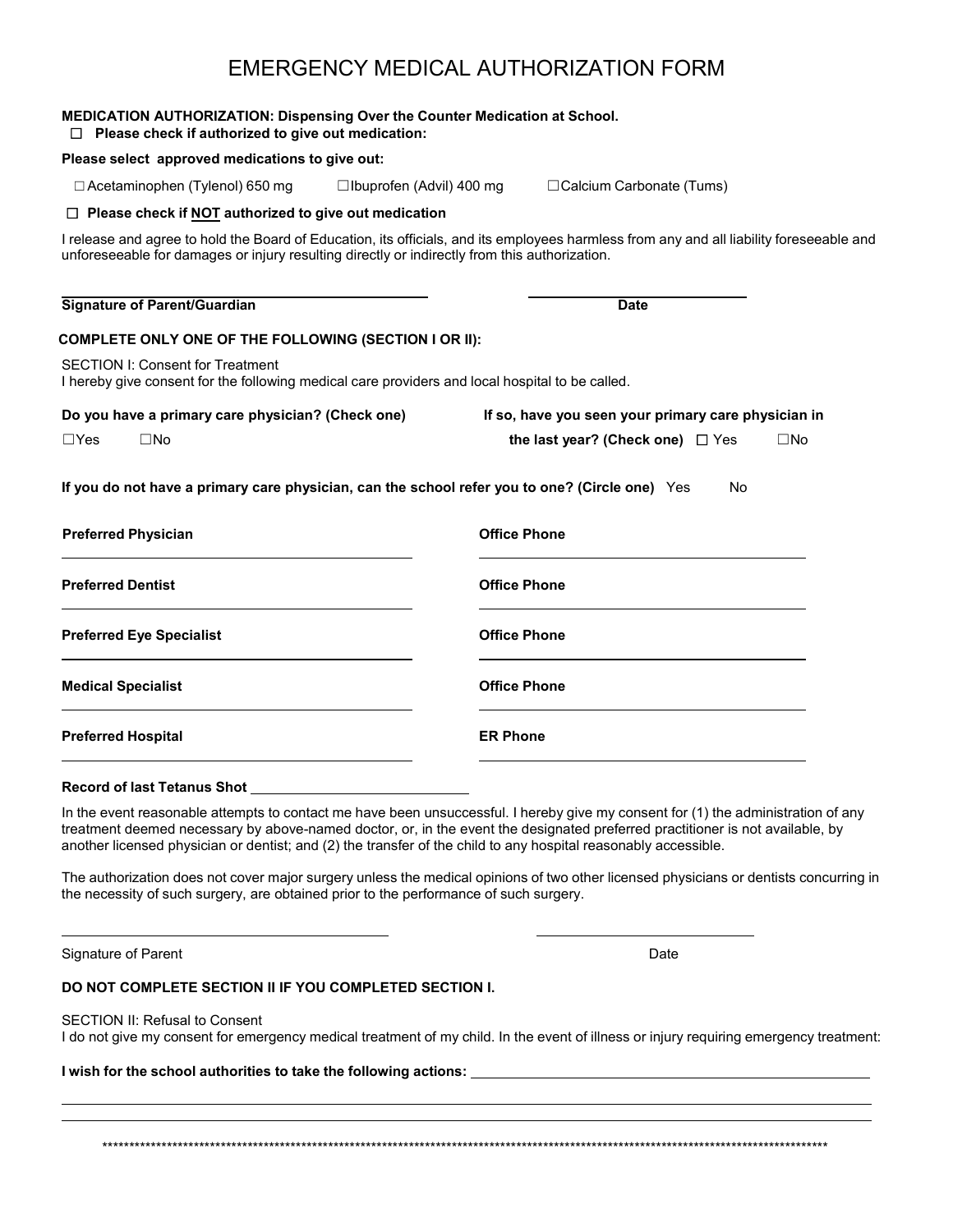Highland Community Learning Center Field Trip Permit

The student has my permission to participate in trips to various locations as part of the instructional/ co-curriculum activities during the school year.

Signature of Parent/Guardian 2000 Control of Parent/Guardian 2000 Control of Parent Cuardian 2000 Date 2010 Co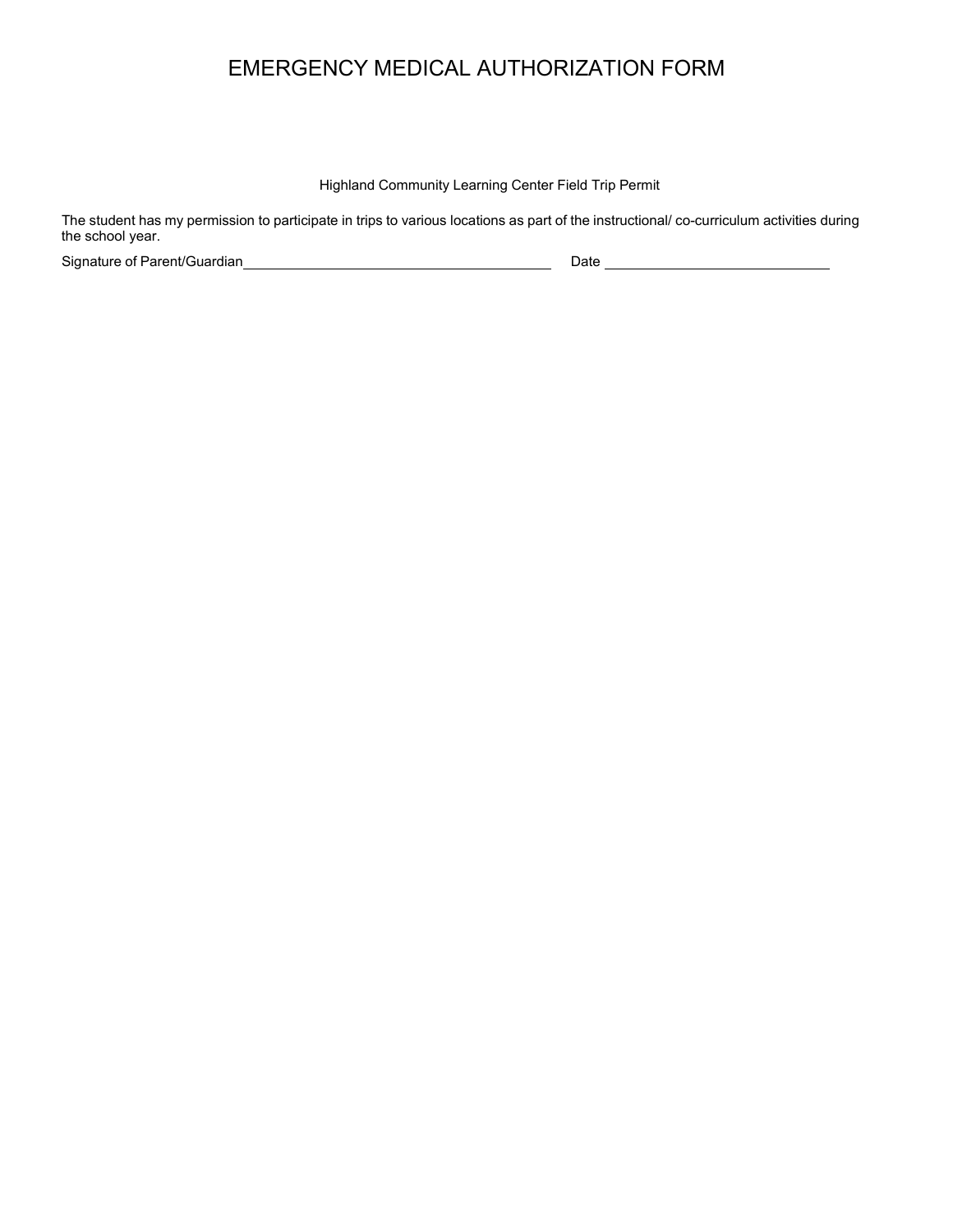# IMMUNIZATION EXEMPTION FORM

In accordance with the Ohio Revised Code - Amended Section 3313.671 (Part A), I hereby request that

**Name of Student**

**Date of Birth** 

Be exempt from school immunizations. I understand that due to the lack of immunizations, should any epidemic or communicable disease outbreak occur, the above named student may be excluded from attendance at all school functions in which other students are present.

Signature of Parent **Date**